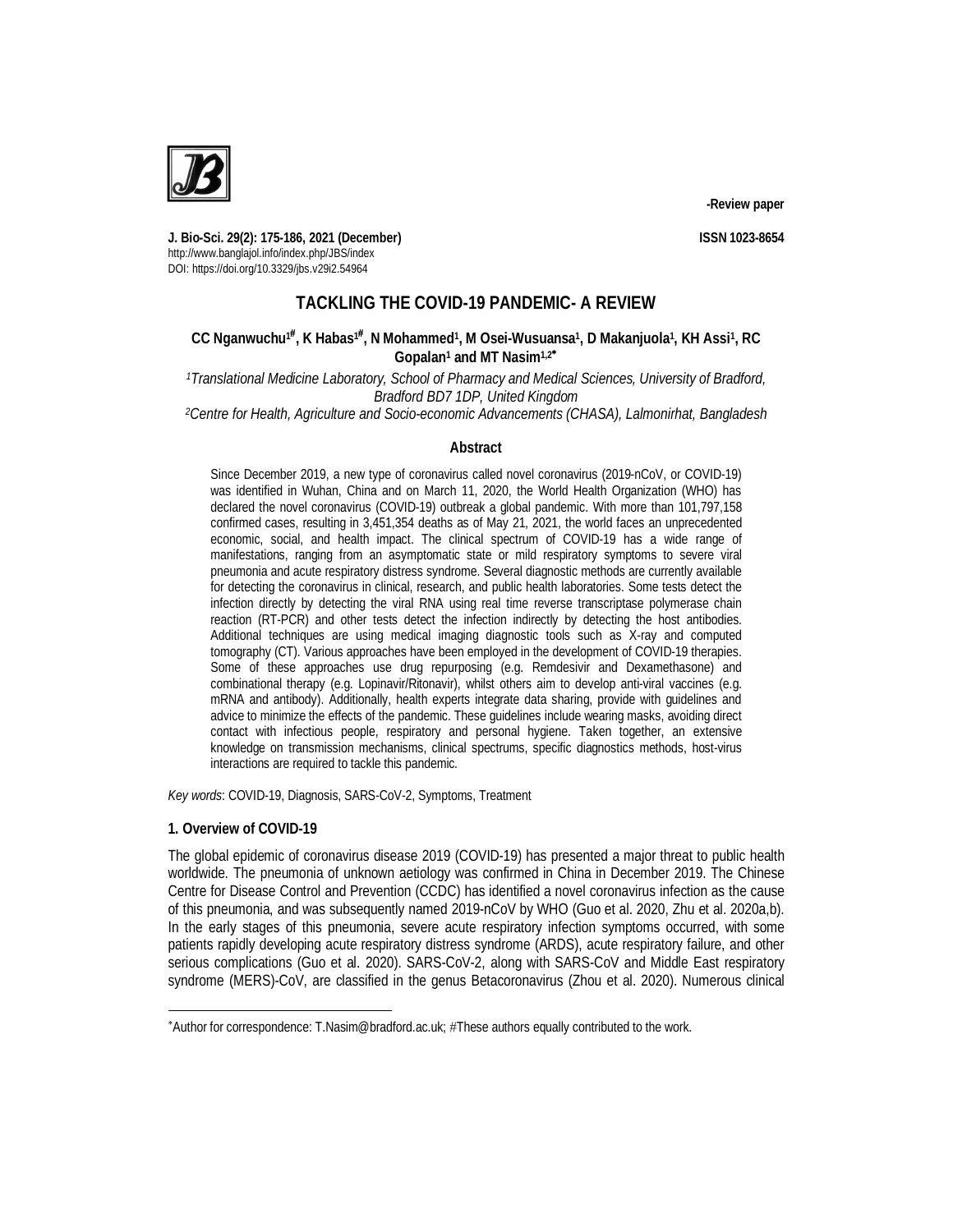trials are currently in progress in order to identify novel treatments. However, 2020 was a year of incredible scientific achievements. Scientists have identified a novel disease, sequenced the genome of a new virus, developed diagnostics, produced treatment protocols, and established the efficacy of drugs and vaccines in randomised controlled trials (Med 2020). Recent studies have reported that eight of the genetic variants identified, which prominently increase risk of COVID-19 mortality in patients with white British ancestry. These findings could potentially provide timely evidence for better understanding the molecular pathogenesis of COVID-19 and genetic basis of heterogeneous vulnerability, with possible impact on new therapeutic options. Thus, understanding the genetic architecture of host proteins interacting with SARS-CoV-2 could aid to identify new or repurpose existing drugs targeting those proteins (Pietzner et al. 2020). The major objective of this review is to discuss the clinical picture of SARS-CoV-2 addressing its potential causes, transmission mechanisms, diagnosis, prevention, and offer a strategic approach aiming to resolve the complicated problems of COVID-19 diseases.

### **2. Clinical spectrum**

Clinical and pathological characteristics have been extensively reviewed in our earlier review article (Habas et al. 2020). The clinical spectrum of COVID-19 could range from asymptomatic infection to mild upper respiratory tract illness to severe interstitial pneumonia with respiratory failure and even death (Chen et al. 2020). The common clinical features include fever, cough, sore throat, fatigue, headache, myalgia and breathlessness. In a subset of patients, by the end of the first week the disease can progress to pneumonia, respiratory failure and death (Wang et al. 2020a,b). Less common symptoms include sore throat, confusion, headache, muscle ache, rhinorrhoea, chest pain, sputum production as well as nausea and vomiting and conjunctivitis have also been reported in some cases (Huang et al. 2020). Severe complications included ARDS, acute cardiac injury, and multiple organ failure (Huang et al. 2020). The incubation period of COVID-19 was reported to be between 3 to 7 days and up to 2 weeks while the longest duration from infection to symptoms was 12.5 days (Rothan and Byrareddy 2020). The time from the initiation of COVID-19 symptoms to death varied from 6 to 41 days based on the age of the patients and the state of the patient's immune system (Li et al. 2020). Patients with severe infection had dyspnoea/hypoxemia one week after the onset. Critical patients could progress to ARDS, shock, metabolic acidosis, coagulation dysfunction, and multiple organ functional failure (Wang et al. 2020c). A recent study displayed that COVID-19 might cause various degrees damage in multiple organs include kidney and testicular tissues. Antiviral drug-induced damages to the liver were also one potential factor (Xu et al. 2020). Higher mortality had been observed among older patients and patients with COVID-19 disease who have comorbidities, such as hypertension or diabetes mellitus, are more likely to develop a more severe course and progression of the disease (Table 1).

| <b>Comorbidities</b>                 | Death (%) |  |
|--------------------------------------|-----------|--|
| Hypertension                         | 15.80     |  |
| Cardiovascular                       | 11.70     |  |
| <b>Diabetes</b>                      | 9.40      |  |
| <b>HIV and Hepatitis</b>             | 1.50      |  |
| Malignancy                           | 1.50      |  |
| Respiratory system (COPD and others) | 1.40      |  |
| Renal disease                        | 0.80      |  |
| Immunodeficiency states              | 0.01      |  |

| Table 1. Prevalence of underlying conditions related to high mortality in COVID-19 infection (adapted from |  |  |  |  |  |
|------------------------------------------------------------------------------------------------------------|--|--|--|--|--|
| (Hu et al. 2020).                                                                                          |  |  |  |  |  |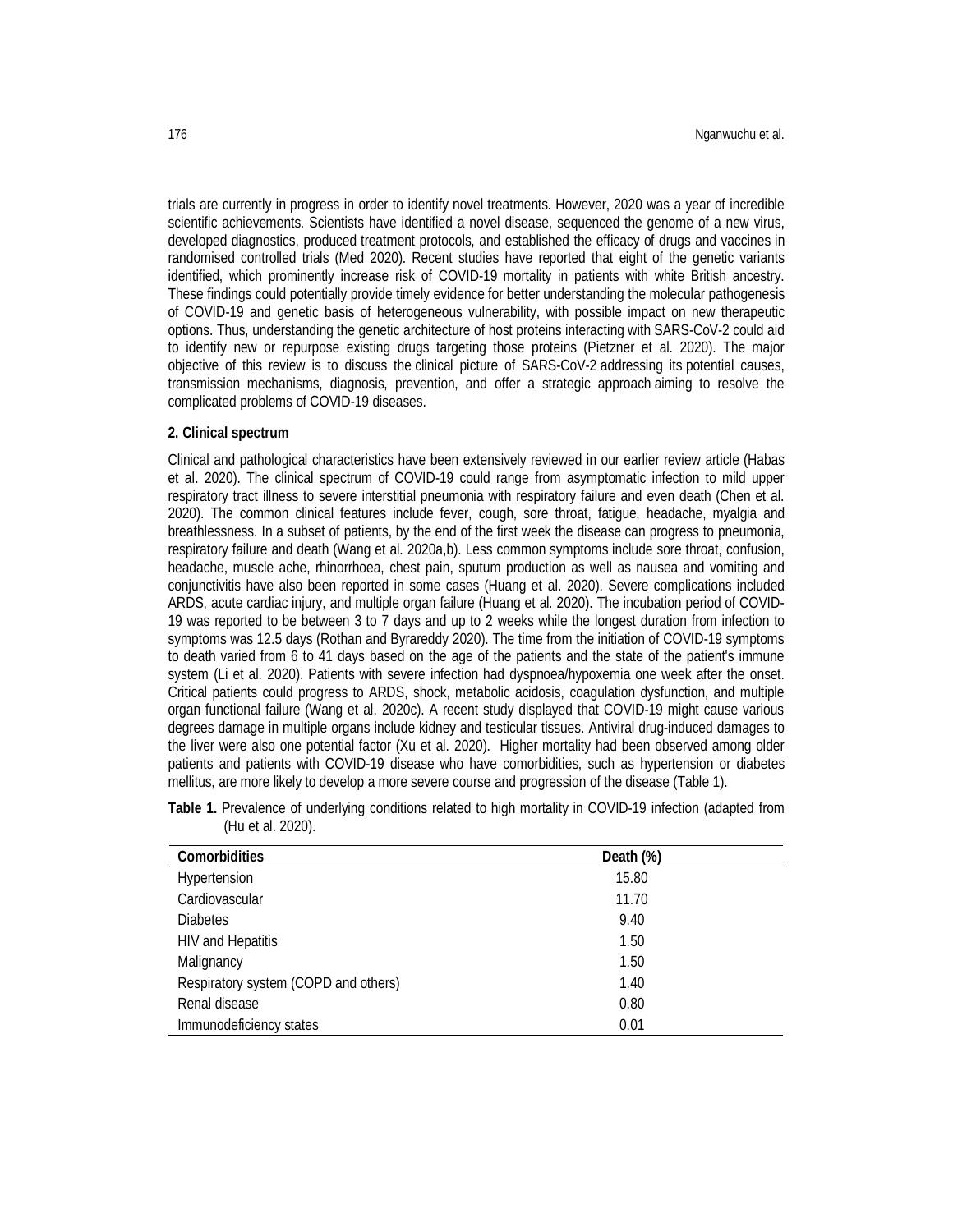### **3. Diagnosis**

We earlier extensively reviewed diagnostic testing of SARS-CoV-2 (Habas et al. 2020).

#### **3.1 Molecular testing**

Currently, significant efforts have been made to develop the detection systems of SARS-CoV-2. The diagnosis of SARS-CoV-2 rely on the detection of the coronavirus RNA or antibodies present in the serum samples of patients (Habas et al. 2020). However, early diagnosis of COVID-19 relied on recognition of epidemiological evidence including the presence of typical clinical, laboratory, and radiographic features and the exclusion of other respiratory pathogens. The high level of SARS-CoV-2 viral load in upper and lower respiratory system have been showed in specimens of infected patients within 5-6 days of the onset of symptoms (Pan et al. 2020). For an early diagnosis of COVID-19, nasopharyngeal or oropharyngeal swabs are recommended by the WHO, however, a single nasopharyngeal swab is a method of choice for health practitioners because patients can easily provide it as well as is safe for handling**.** The molecular detection methods involve the analysis of nucleic acids present in the samples to identify the virus. The most reliable and commonly used laboratory detection method for the clinical diagnosis of COVID-19 is real-time RT-PCR (Corman et al. 2020).

#### **3.2 Serological testing**

Serological tests are one of the widely used bioanalytical methods to detect specific antibodies (IgG and IgM) in the serum that react with SARS-CoV-2 proteins. IgM is expressed earlier during an infection (~ 3–6 days) and IgG is the late antibody detectable only after ~8 days (Giri et al. 2020). IgG is usually more specific for a protein antigen than IgM and affinity commonly rises with continued exposure to the viral antigen (Janeway et al. 2001).

#### **3.3 Laboratory examination**

A number of changes in biochemical parameters were reported in the majority of COVID-19 patients. As presented, increased levels of lactate dehydrogenase (LDH), alanine aminotransferase (ALT), aspartate aminotransferase (AST), and total serum bilirubin (TSB) and decreased levels of albumin are among the most common abnormal laboratory findings in COVID-19 patients (Pourbagheri-Sigaroodi et al. 2020). Increased levels of C-reactive protein (CRP) and high-sensitivity CRP have been reported in most of the COVID-19 patients. The highest values have been observed in the most severe cases. The elevation of other inflammatory cytokines and chemokines such as IL-8, IL-10, and TNF-α, have been found particularly in severe cases compared to mildly affected individuals (Chen et al. 2020). An increased prothrombin time (PT) together with prolonged activated partial thromboplastin time (aPTT) has also been reported in some patients (Long et al. 2020). In addition to these abnormalities, elevated D-dimers are increased and highlighted that elevation of D-dimers may effectively contribute to mirror the progression of disease toward an adverse clinical picture (Guan et al. 2020). A reduced level of overall white blood cell count (WBC) and decreased lymphocyte count are considered as the early stage of the disease (Guan et al. 2020).

#### **3.4 Imaging**

Imaging plays an important role in the diagnosis and follow-up of novel coronavirus infected pneumonia patients. Chest CT (Computed Tomography), a routine imaging tool for pneumonia diagnosis, is fast and relatively easy to perform. However, the CT is regarded as preferred imaging modality in clinically suspected cases and is valuable to monitor imaging changes within treatment (Azadbakht et al. 2020). Moreover, CT has been considered as an effective diagnostic tool for clinically suspected COVID-19 (Zhao et al. 2020). A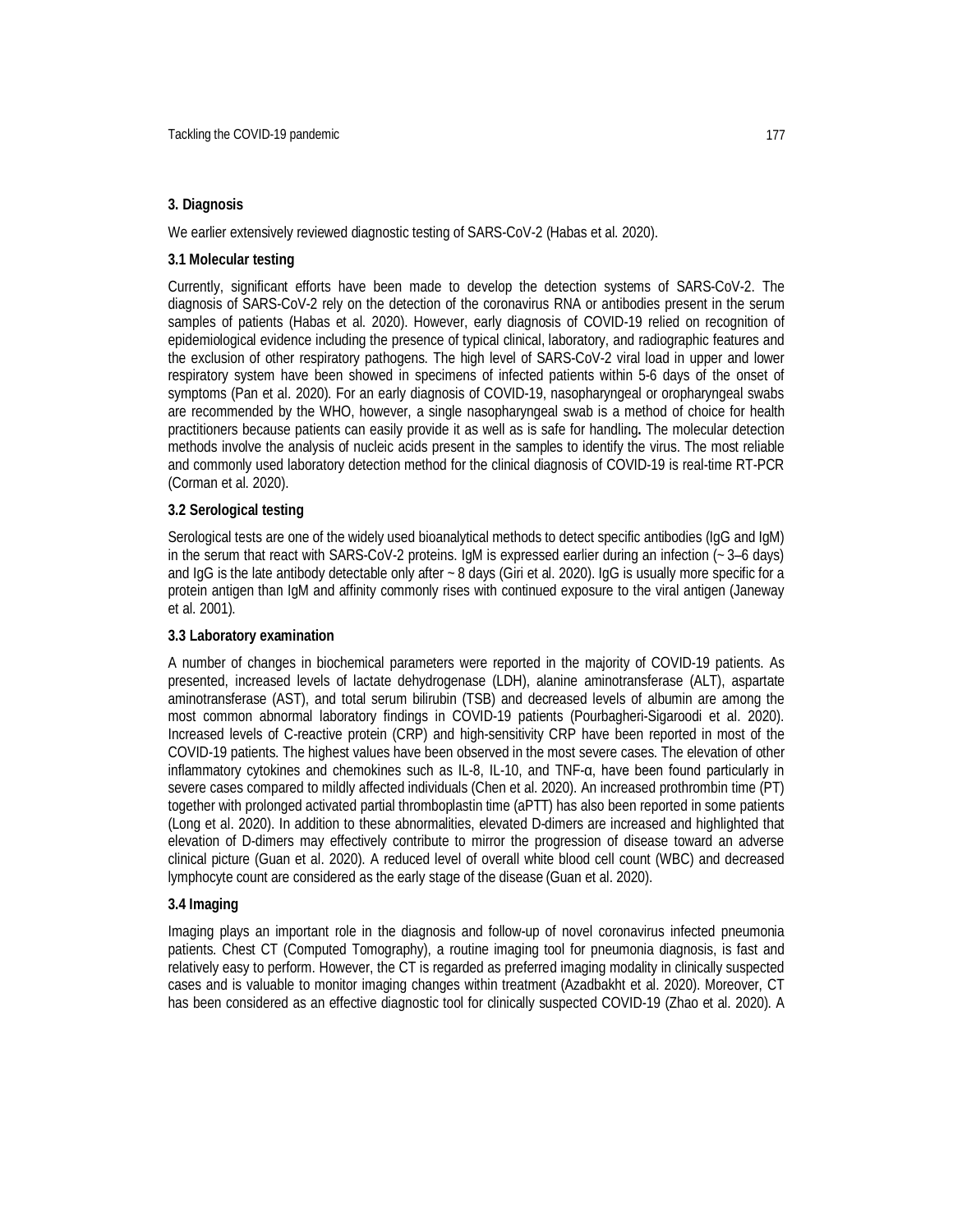recent study has been reported that CT scan findings may provide information about the disease severity (Kanne et al. 2020).

#### **4. Overview of the structural and functional mechanisms of SARS-CoV-2**

SARS-CoV-2 have positive RNA genome that encodes 16 non-structural proteins (NSPs) and four structural proteins which are spike (S), envelope (E), membrane (M) and nucleocapsid (N) (Schoeman and Fielding 2019). Structural proteins are mainly responsible for receptor identification in the host cell, membrane fusion, and subsequent viral entry. NSPs are crucial for replicative activities such as RNA polymerization by RNAdependent RNA polymerase (RdRp, NSP12) (Gao et al. 2020). The structural S protein forms homotrimers on the viral membrane in which each monomer is composed of two subunits; the S1 subunit comprising the receptor-binding domain (RBD), the protein region that makes direct interaction with the host cell receptor called the angiotensin-converting enzyme 2 (ACE2) (Lu et al. 2020) and the S2 subunit comprises of the fusion peptide (FP), the heptad repeat 1 (HR1) and HR2 (Shang et al. 2020, Yan et al. 2020). Upon binding of the S protein to ACE2, the host cell serine protease called transmembrane protease serine 2 (TMPRSS2) releases the S1 subunit from the S protein and exposes the fusion peptide (FP) (Fig. 1) (Belouzard and Whittaker 2009). The FP initiates membrane fusion by entering the host cell membrane, prompting HR1 and HR2 to refold and form a post-fusion conformation that drives membrane fusion of the virus and target cells (White et al. 2008). RBD and ACE2 interaction is the first activity in COVID-19 cellular entry and is thus an appealing prospect for the development of COVID-19 therapy. A recent study has reported that neuropilin-1 (NRP1), which is known to bind furin-cleaved substrates, potentiates SARS-CoV-2 infectivity. NRP1 is highly expressed in the respiratory, with highest expression in endothelial and epithelial cells (Cantuti-Castelvetri et al. 2020). NRP1 could represent such an ACE2 potentiating factor by promoting the interaction of the virus with ACE2. A number of viruses use NRPs as entry factors in facilitating cell, vascular, and tissue penetration (Raaben et al. 2017), (Plein et al. 2014).



**Fig. 1:** The mechanisms of SARS-CoV-2 transmission and pathogenesis. The SARS-CoV-2 related coronavirus lifecycle commences via binding of the envelope Spike protein to its cognate receptor, ACE2 and TMPRSS2. 1) The cleavage of spike (S) protein to two subunits S1 and S2 sites plays key roles in the receptor recognition and cell membrane fusion process TMPRSS2. 2) The S1 subunit contains a receptor-binding domain that recognizes and binds to the host receptor ACE2. 3) While the S2 subunit mediates viral cell membrane fusion by forming a sixhelical bundle via the two-heptad repeat domain.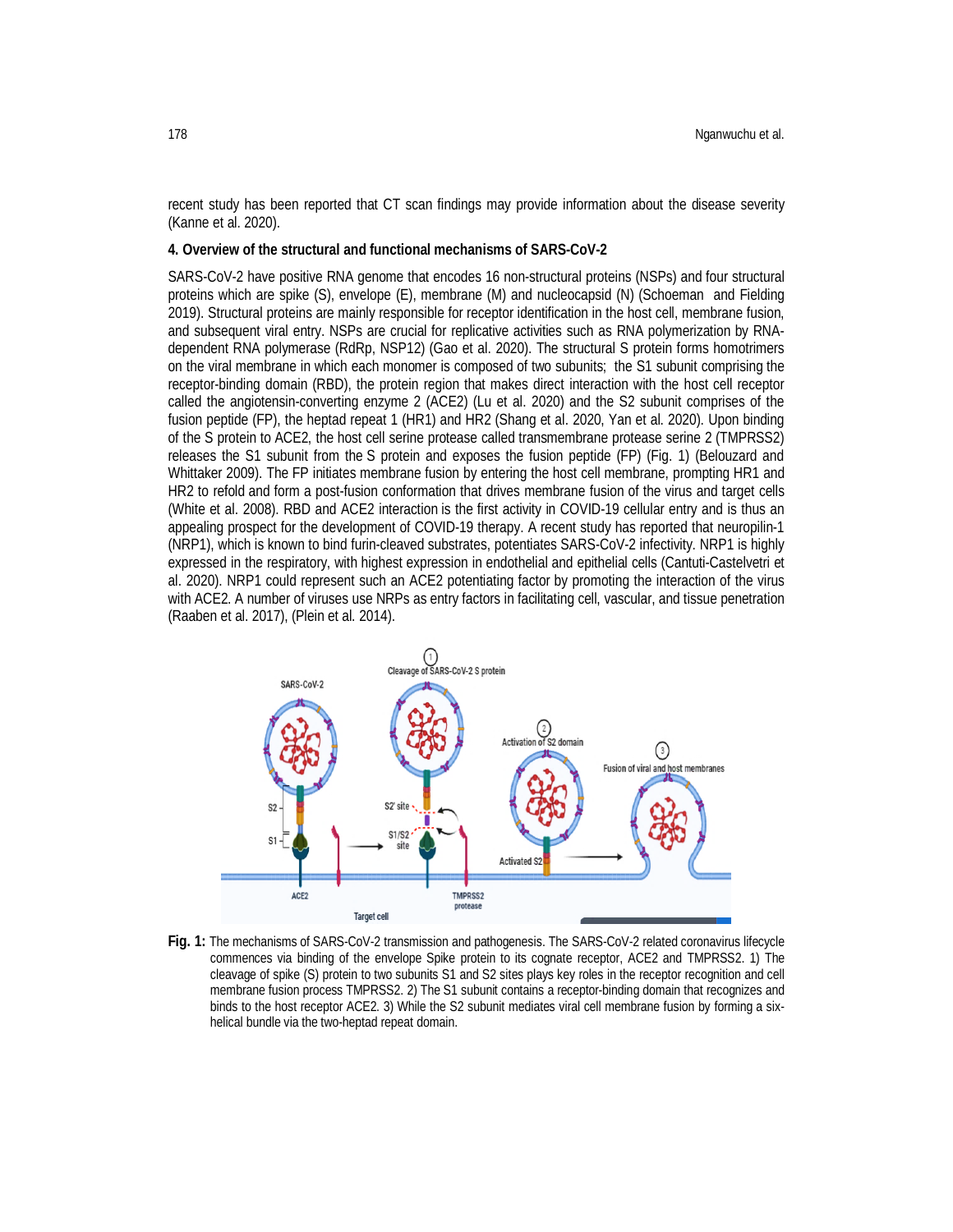#### **5. Therapeutic strategies for resolution of COVID-19 diseases**

More than 200 small molecule lead compounds are being considered in various stages of clinical trials. Some of the key molecules, which elicited promising results for the resolution of coronavirus diseases, have been extensively reviewed by Habas et al. (2020) and some of the recent developments are mentioned below:

#### **5.1 Remdesivir**

Initially screened against Ebola virus, MERS coronavirus, and other RNA viruses Remdesivir has been repurposed and approved by the FDA for the treatment of COVID-19 (Green et al. 2008, Eastman et al. 2020). Remdesivir exerts its effect by prematurely terminating the transcription of viral RNA (Wang et al. 2020). Positive results have recently been reported in a Phase III trial for Remdesivir in COVID-19 patients with moderate symptoms (Beigel et al. 2020).

#### **5.2 Dexamethasone**

This drug is primarily used as an anti-inflammatory or immunosuppressant agent (Price et al. 2011). Dexamethasone has recently been tested in deferent scenarios of ARDS, including viral pneumonia, and the early use of dexamethasone is safe and appears to reduce the duration of mechanical ventilation in ARDS patients. Oxford University researchers have reported progress in reducing the mortality risk of COVID-19 patients on a repurposed drug dexamethasone (NCT04381936).

#### **5.3 Inhibition of SARS-CoV-2 transcription and viral replication**

**Lopinavir/Ritonavir:** The virus SARS-CoV-2 has shown to encode specific protease which cleaves the replicase polyproteins at 11 preserved sites in order to produce the functional proteins required for viral replication (Haagmans and Osterhaus 2006). Ritonavir has been shown to be a potent CYP3A4 inhibitor and helps in drug-drug interactions as Lopinavir/Ritonavir is used in treatment of HIV. Lopinavir/Ritonavir combination has shown good efficacy as an antiviral agent in the treatment of COVID-19 because of its mechanism of action in inhibiting viral replication/transcription. Four patients with COVID‐19 underwent antiviral treatment with lopinavir/ritonavir combination. Following treatment, three patients demonstrated substantial improvement in pneumonia related symptoms (Wang et al. 2020). This study showed the positive effect of Lopinavir/Ritonavir and thus has been considered as a possible treatment with phase III clinical trial being initiated for the treatment of COVID-19 patient (Yao et al. 2020).

#### **5.4 Inhibition of SARS-CoV-2 fusion**

Chloroquine has been widely used as an anti-malarial drug and its mechanism of action involves inhibition of viral/ cell fusion by increasing endosomal pH and inhibition of glycosylation whereby chloroquine interacts with sugar-modifying enzymes receptors of SARS-CoV-2 and inhibits the terminal phosphorylation of ACE2 (Savarino et al. 2006). Phase III human clinical trial has been initiated to evaluate the safety and efficacy of chloroquine in patients with COVID-19 (ChiCTR2000029609) (Wang et al. 2020c). However, the FDA has withdrawn permission for its use in that way because of adverse results in trials**.** 

#### **5.5 Inhibition of SARS-CoV-2 by interferons**

**Interferon β-1a:** Interferon β (IFN-β) is a naturally occurring protein that manipulates the antiviral reaction of the body, as the virus enters the body and fuses with cellular membranes the virus genome is released and viral replication is initiated (Zumla et al. 2016). The coronavirus has shown to be evolving and part of its mechanism is to suppress the body's production of IFN- β, helping the virus to evade the immune system and initiate viral replication. Preclinical studies with various concentrations of IFN-β potentially inhibited the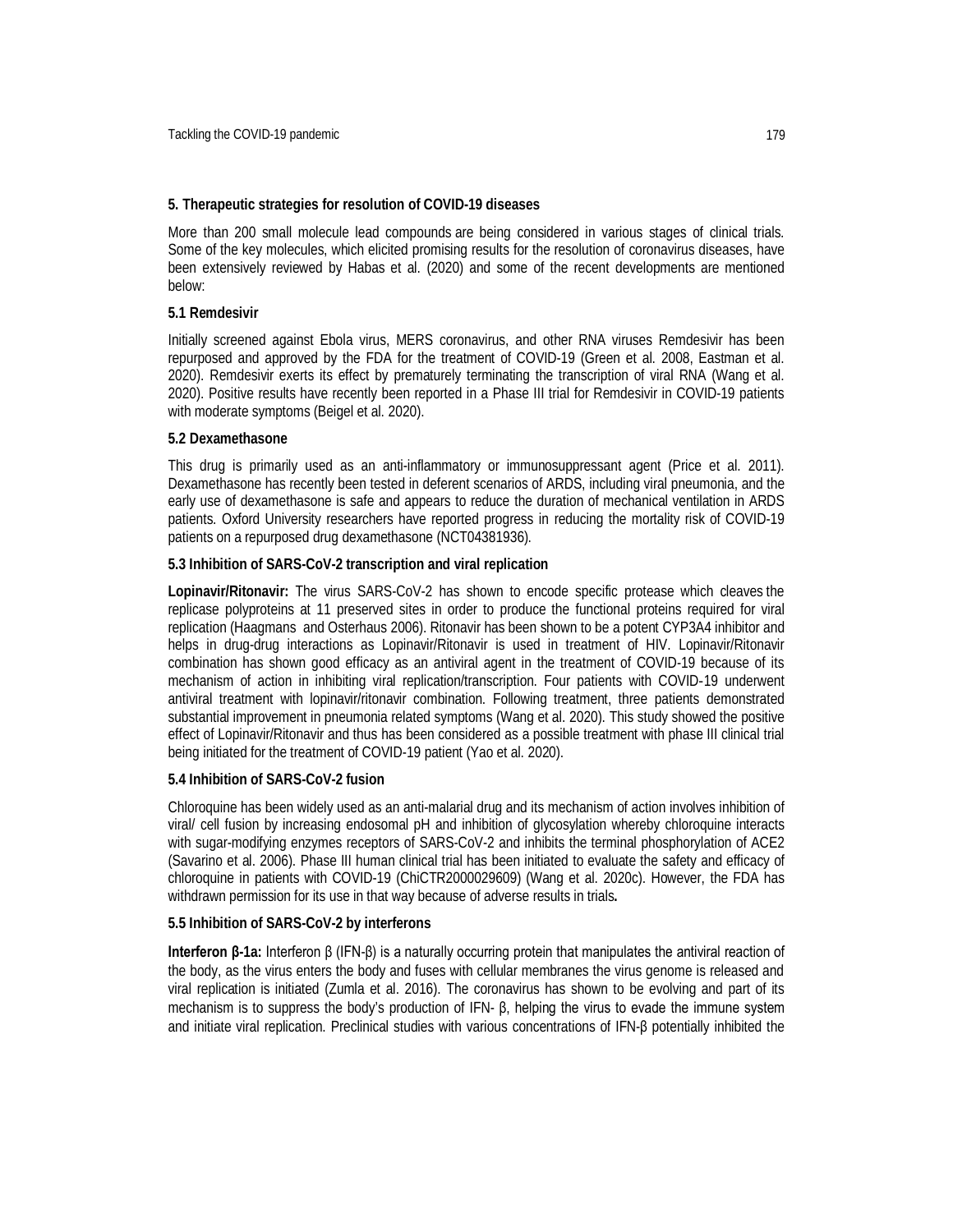production of the COVID-19 in a time and drug administration-dependent manner (≥99.5% or 2.00 log10 PFU/ml) (Hensley et al. 2004). The positive results have resulted in the initiation of Phase II and III trials involving IFN-β for the treatment of COVID-19 patients (SNG001).

### **6. Vaccines**

Vaccination provides an effective way of protecting people against harmful diseases by activating the immune system. All the vaccines developed or in development against COVID-19 adopt one of the following four different approaches namely mRNA vaccines (Pfizer-BioNTech and Moderna), protein subunit vaccines (Novovax), vector vaccines (Astra Zeneca) and whole virus vaccines either attenuated or inactivated (Bharat Biotech and Sinovac) (Callaway 2020b).

### **6.1 mRNA- based vaccine**

Cambridge-based Moderna Inc. was the first to conduct an mRNA-based vaccine clinical trial (Phase I) (mRNA-1273, Clinical Trial Number NCT04283461, 16 March 2020). Results from the Phase I trial indicate that this vaccination has caused significant anti-virus activity (Beigel et al. 2020), which has received emergency use authorization (EUA) by the FDA.

However, on 16 March 2020, a Chinese company called CanSino announced its Phase I study of the adenovirus 5 (Ad5) vector carrying the SARS-CoV-2 S protein gene (Ad5-nCoV, NCT04341389). It was since reported substantial humoral and unique T cell responses to SARS-CoV-2 in its Phase I and II trials (Zhu et al. 2020b). Furthermore, many other therapies have since emerged, ranging from additional viral vector and nucleic acid-based designs to protein-based S protein subunit vaccines, as well as conventional inactivate viruses including the viral vector vaccine by Oxford/AstraZeneca Chadox1 vaccine (Gao et al. 2020).

## **6.2 Protein subunit vaccine (Novovax)**

A protein subunit vaccine employs multiple dosing regimens together with adjuvants as well as numerous technical and purification processes to achieve adequate immune response (Lidder and Sonnino 2012). Nonetheless, this type of vaccine is a promising candidate against SARS-CoV-2 (Dong et al. 2020). Novavax, vaccine NVX COV2373 is a protein subunit vaccine against SARS-CoV-2 (Guebre-Xabier et al. 2020). This vaccine contains protein spikes similar to that of SARS-CoV-2 and it is formulated together with Matrix M an adjuvant of Novavax proprietary which improves vaccine efficacy. This lipid-saponin containing adjuvant together with NVX COV2373 stimulates high levels of neutralizing antibodies and enhances the vaccines immune response. The virus is neutralized as the serum antibodies produced, which blocks the binding between hACE2 and the viral S protein (Guebre-Xabier et al. 2020). Phase I/Phase II human clinical trials of this vaccine have demonstrated an increased in anti-S protein IgG titres with potent neutralizing activity and strong tolerability in healthy adults (18-59 years) using a two-dose regimen of 5 µg/25 µg of Sprotein/ Matrix M respectively (Keech et al. 2020).

#### **6.3 Vector vaccine (Astra Zeneca)**

A COVID-19 vaccine has recently been developed by scientists from the University of Oxford and pharmaceutical company AstraZeneca, which has shown an average of 70% efficacy as evaluated in a clinical trial (Knoll and Wonodi 2020). The Oxford-AstraZeneca vaccine has been proven to be the most effective, after their second dose, 2 weeks apart (Knoll and Wonodi 2020). This vaccine is made from a common cold-causing virus isolated from the stools of chimpanzees and genetically altered so that it no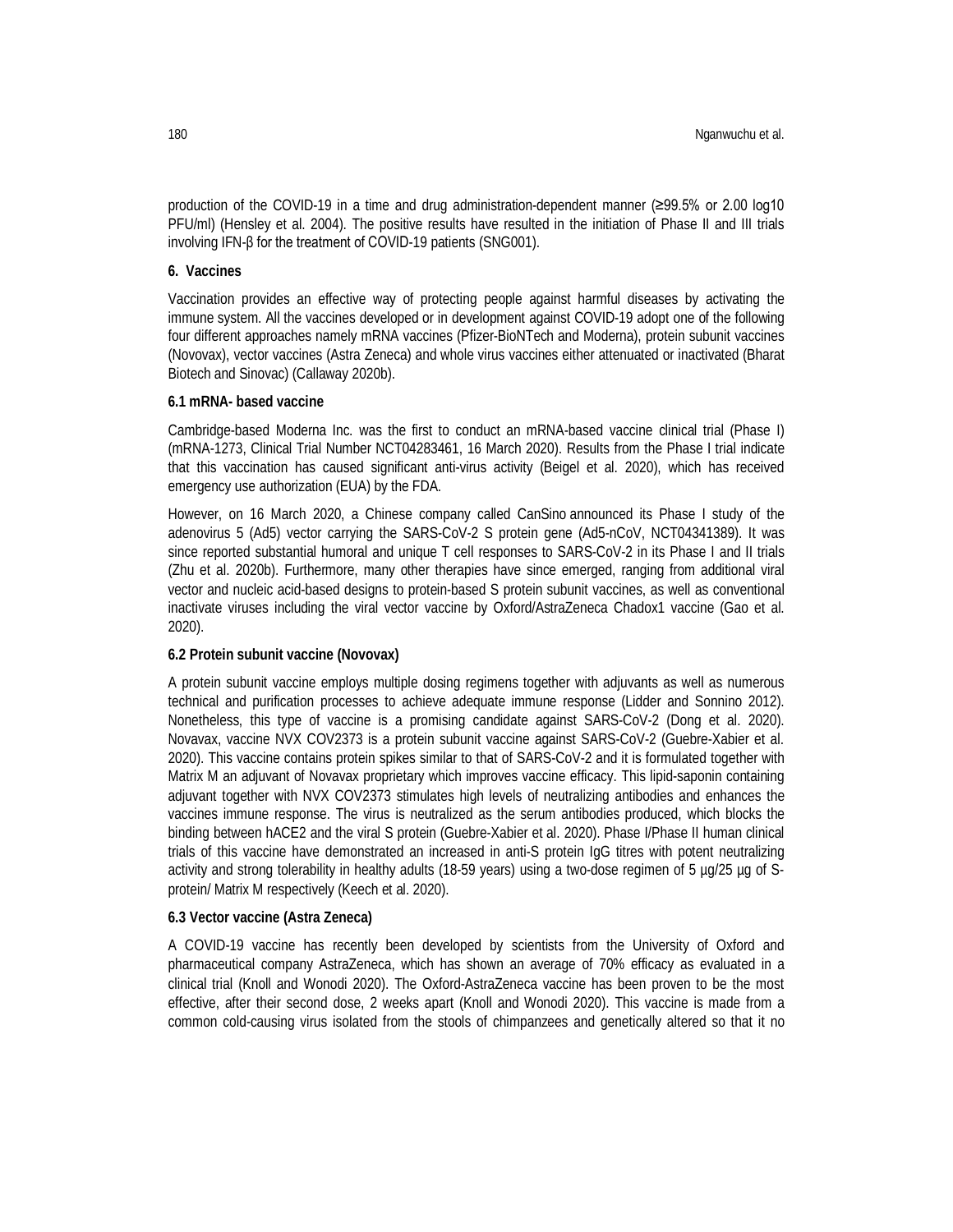longer replicates in cells and it cannot grow in humans from all ages and anyone with a pre-existing condition such as diabetes and hypertension. It therefore instructs human cells when injected to generate the SARS-CoV-2 spike protein, which mainly targets the immune system in coronaviruses (Callaway 2020a).

#### **6.4 Whole virus vaccines**

Whole virus vaccine development involves the use of weakened or inactivated forms of pathogens to stimulate antibody and immune response to the disease. It is an old and established technology which has been used for the production of vaccines such as yellow fever, hepatitis A and influenza. The inactivated vaccine is known to be very safe, effective and can be administered to individuals with compromised immune systems, which includes the elderly and pregnant women (Isakova-Sivak and Rudenko 2020). It requires large quantities of the virus and a biosafety level 3 for the growth of the pathogens. Chinese companies such as Sinovac (Coronavac), Sinopharm (produced by the Wuhan institute and also the Beijing institute of biological products), Indian Bharat Biotech and the UK Valneva have produced inactivated whole virus vaccines in phase I/II clinical trials with good safety and efficacy.

### **6.5. Antibody-based vaccines**

A recent study has shown that passive transfer of monoclonal antibodies against SARS-CoV-2 S protein reduced viral titers and pathology in the lungs in a mouse model of SARS-CoV-2 (Tang et al. 2020). Neutralizing antibodies derived from convalescent COVID-19 patients have been considered as potential antiviral therapeutics (Brouwer et al. 2020). Convalescent plasma use in patients has elicited a protective effect of antibodies against SARS-CoV-2 (Xia et al. 2020). Until to date eight SARS-CoV-2 neutralizing antibodies (LY-CoV555, JS016, REGN-COV2, TY027, BRII-196, BRII-198, CT-P59, and SCTA01) have entered clinical studies with many more in preclinical development (Baum et al. 2020).

#### **6.6. Routes of administration**

The main route of administration for the current approved COVID-19 vaccines and those under development are using intramuscular (IM) injection (Ellingson et al. 2010). However, an alternative route of administration such as intranasal (IN) could be considered should there be seasonal recurrences of COVID-19.

A study has demonstrated that the effectiveness of using intramuscular (IM) injection route of delivery for mRNA and DNA vaccines due to extended protein expression by muscle cells (Birkhoff and Marx 2009). Nevertheless, for protein-based vaccines, it was found there was a presence of high concentrations of IgA in the mucosal tissues in the lung when using IN route compared IM injection (Joo et al. 2010). There are several other advantages for considering intranasal administration compared with IM injection in term of patients' compliance. Intranasal administration is not invasive and received more conformably by certain category of patients such as children who fears injection and HIV patients who are anxious about needle stick injuries and disease transmission (Park 2020).

## **7. Prevention**

Preventive measures are widely used to reduce the spread of the virus. Preventive approaches rely on isolating patients with symptoms and social distancing of asymptomatic individuals. This includes adequate steps to be taken during treatment and the delivery of health services to an infectious individual. A coordinated and multidisciplinary approach is required to provide optimal care to the patients. This includes infectious disease specialists, infection and prevention control specialists and hospital management (Peiffer-Smadja et al. 2020).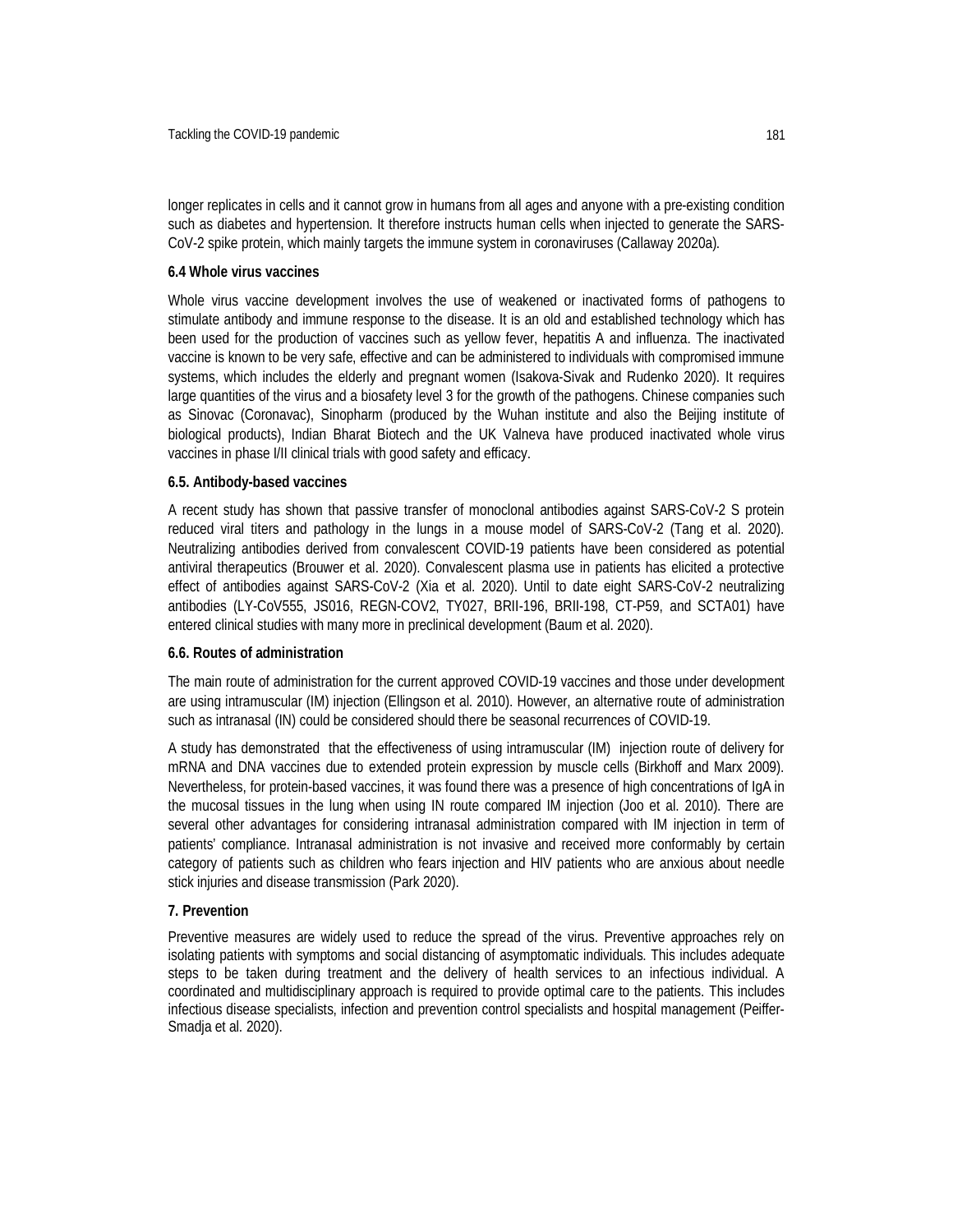The recommendations issued by the WHO and other health authorities are summarised below:

- Avoid close contact with subjects suffering from acute respiratory infections.
- Wash hands frequently, especially after contact with infected people or their environment.
- Avoid unprotected contact with farm or wild animals.
- People with symptoms of acute airway infection should keep distance, cover coughs and sneezes with disposable tissues or clothes and wash hands.
- Strengthening in emergency medicine departments, the application of strict hygiene measures for the prevention and control of infections.
- Individuals that are immunocompromised should avoid public gatherings, and no gathering of more than 20 people.

#### **8. Proposed strategic approaches**

To avoid possible complications, an early recognition of the disease process is essential aiming to initiate appropriate preventive and supportive treatments. Public health measures that include rapid identification, diagnosis, patient management, identification and follow-up of contacts, the prevention and control of infections in health care facilities are vital for prevention purposes. These measures are also necessary to introduce safety programmes for travellers aiming to increase public consciousness.

Multidisciplinary approach amongst public health officials and epidemiologists should be established. This will employ a variety of skills, considering the rate at which the virus is mutating. The number of mutations observed in various strains found globally may be used by genomic epidemiologists to estimate the length of existence of the virus in the environment. Identification of the possible date of introduction of the virus into a community may help estimate the number of infected persons in the community considering its contagious nature.

Finding a link between the genomic sequences of SARS-CoV-2 and its unique properties is essential in detecting if a specific mutation leads to severe forms of infection, increases rate of extreme symptoms in order to identify a better treatment and patient care.

In addition, WHO standards can be adopted as a proactive preventive step, but a one-size-fits-all approach is not enough. Countries must constantly determine which segments of community are susceptible and provide support to those at the highest risk.

#### **9. Conclusions**

The COVID-19 pandemic remains the greatest public health concern of this century and our knowledge to tackle and halt the outbreak is limited. Hence, substantial experiments are required to investigate the mode of transmission and pathogenicity and understand the evolutionary process from the original host to the cross-species transmission to effectively limit viral transmission. Also, revealing the complexity of the viral entry and mechanism of replication, bench to bedside translational research and reverse translational works focusing bedside to bench, may provide the foundation for the development of targeted antiviral drugs and vaccines.

#### **Competing financial interests**

The authors declare no competing financial interests.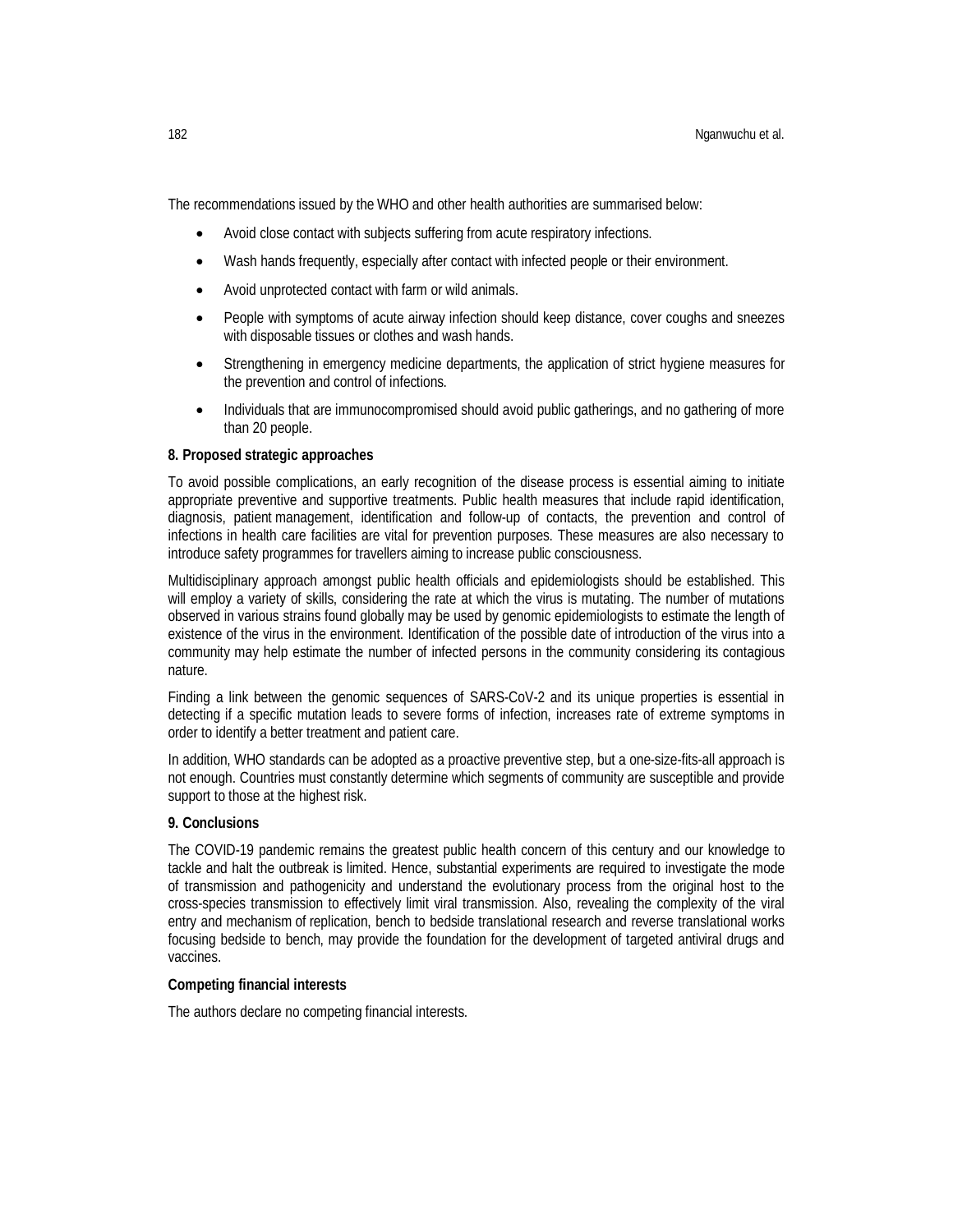#### **Acknowledgement**

Research carried out at MTN Laboratories is funded by GrowMedtech, The Royal Society and University of Bradford. CN, NM, MW and DM are funded by Ph.D studentships and KH is funded by a project grant awarded to MTN.

#### **References**

- Azadbakht J, Haghi-Aminjan H and Bagher F (2020). Chest CT findings of COVID-19-infected patients, are there differences between pediatric and adult patients? A systematic review. Egyptian Journal of Radiology and Nuclear Medicine, 51(1): 1-10.
- Bart HL and Albert ODME (2006). Coronaviruses and their therapy. Antiviral Research, 71(2-3): 397-403.
- Basant G, Shishir P, Retina S, Krisha P, Frances LS and Bhanu NB (2020). Review of analytical performance of COVID-19 detection methods. Analytical and Bioanalytical Chemistry, pp. 1-14.
- Baum et al. (2020). Antibody cocktail to SARS-CoV-2 spike protein prevents rapid mutational escape seen with individual antibodies. Science 369(6506):1014-1018 doi:10.1126/science.abd0831.
- Beigel et al. (2020). Remdesivir for the Treatment of Covid-19 Final Report. The New England Journal of Medicine 383(19): 1813-1826 doi:10.1056/NEJMoa2007764.
- Belouzard S, Chu VC and Whittaker GR (2009). Activation of the SARS coronavirus spike protein via sequential proteolytic cleavage at two distinct sites. Proc Natl Acad Sci. USA, 106(14): 5871-5876. doi:10.1073/ pnas.0809524106.
- Birkhoff M, Leitz M and Marx D (2009). Advantages of intranasal vaccination and considerations on device selection. Indian Journal of Pharmaceutical Sciences*,* 71(6): 729.
- Brouwer et al. (2020). Potent neutralizing antibodies from COVID-19 patients define multiple targets of vulnerability. Science, 369(6504): 643-650. doi:10.1126/science.abc5902.
- Callaway E (2020a). The race for coronavirus vaccines: a graphical guide. Nature, 580(7805): 576-577, doi: 10.1038/d41586-020-01221-y.
- Callaway E (2020b). Why Oxford's positive COVID vaccine results are puzzling scientists. Nature, 588(7836): 16-18. doi:10.1038/d41586-020-03326-w.
- Cantuti-Castelvetri L, Ravi O, Liliana DP, Minou D, Jonas F, Suvi K and Maria A (2020). Neuropilin-1 facilitates SARS-CoV-2 cell entry and infectivity. Science, 370(6518): 856-860.
- Chaolin H, Yeming W, Li Xingwang, Lili R, Jianping Z, Hu Yi and Xiaoying G (2020). Clinical features of patients infected with 2019 novel coronavirus in Wuhan, China. The Lancet, 395(10223): 497-506.
- Cheryl K, Gary A, Iksung C, Andreana R, Patricia R, Susan N and Haixia Z (2020). Phase 1–2 trial of a SARS-CoV-2 recombinant spike protein nanoparticle vaccine. New England Journal of Medicine, 383(24): 2320-2332.
- Deloria KM and Chizoba W (2020). Oxford-AstraZeneca COVID-19 vaccine efficacy. The Lancet, 397(10269): 72-74.
- Dewald S and Burtram CF (2019). Coronavirus envelope protein: current knowledge. Virology Journal*,* 16(1): 1-22.
- Gao Q, Mao BL, Wang H, Xu L, K Yang and Qin MC (2020). Development of an inactivated vaccine candidate for SARS-CoV-2. Science, 369(6499): 77-81. doi:10.1126/science.abc1932.
- Gao Y, Yan L, Huang Y, Liu F, Zhao Y, Cao L and Rao Z (2020). Structure of the RNA-dependent RNA polymerase from COVID-19 virus. Science, 368(6492): 779-782.doi:10.1126/science.abb7498.
- Guang C, Wu Di, Guo Wei, Cao Yong, Huang Da, Wang Hongwu and Yu Haijing (2020). Clinical and immunological features of severe and moderate coronavirus disease 2019. The Journal of Clinical Investigation, 130(5).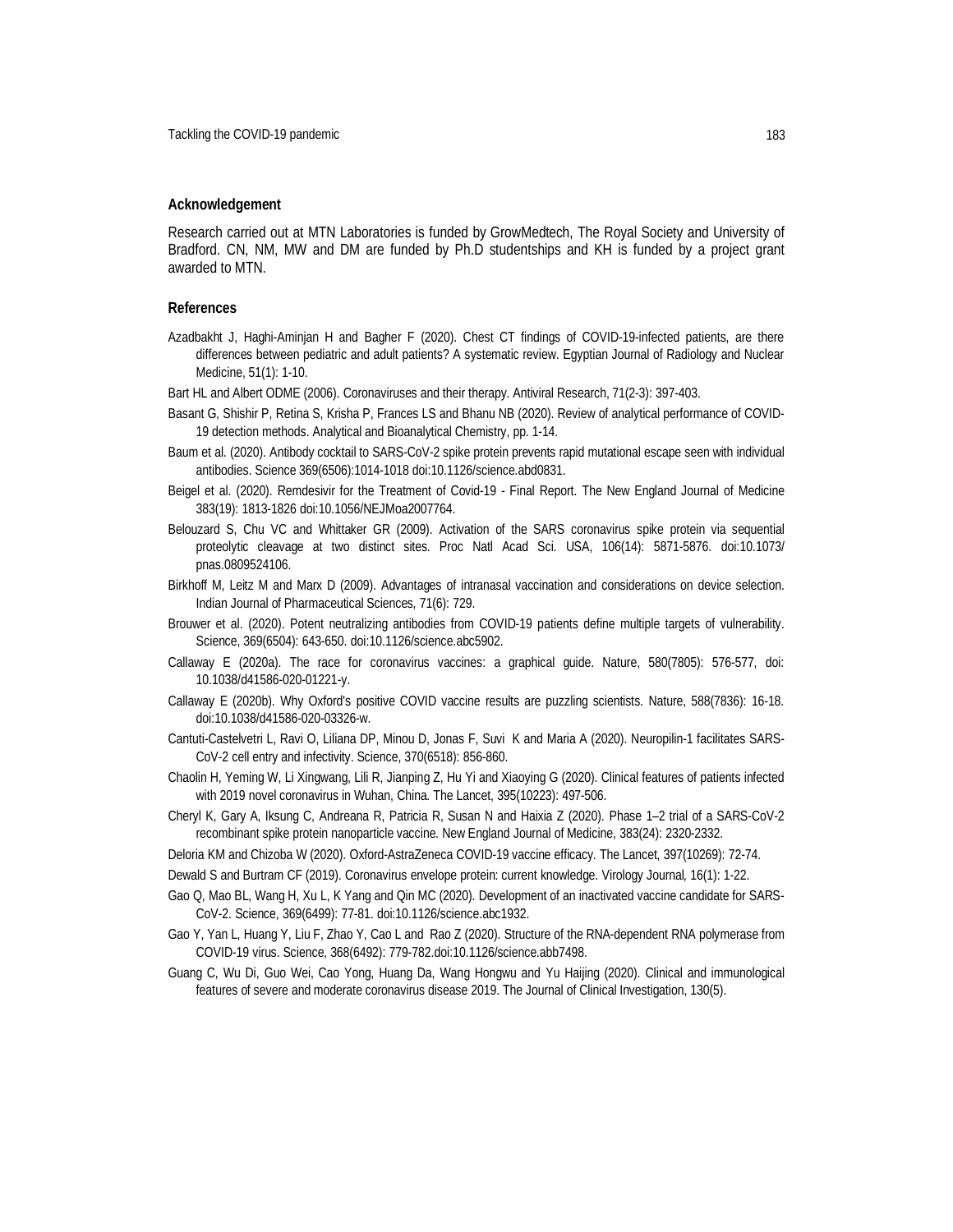- Guebre-Xabier, Patel M, Tian N, Zhou J-H, Maciejewski B, Lam S, Piedra K and Pedro A (2020). NVX-CoV2373 vaccine protects cynomolgus macaque upper and lower airways against SARS-CoV-2 challenge. Vaccine, 38(50): 7892- 7896.
- Habas K, Nganwuchu C, Shahzad F, Gopalan R, Haque M, Rahman S, AA Nasim and MD Talat (2020). Resolution of coronavirus disease 2019 (COVID-19). Expert Rev Anti Infect Ther, 18(12): 1201-1211. doi: 10.1080/ 14787210. 2020.1797487.
- Hensley LE, Fritz LE, Jahrling PB, Karp CL, Huggins JW and Geisbert TW (2004). Interferon-beta 1a and SARS coronavirus replication. Emerg Infect Dis.*,* 10(2): 317-319. doi:10.3201/eid1002.030482.
- Hu Y, Sun J, Dai Z, Deng H, Li X, Huang Q and Xu Y (2020). Prevalence and severity of corona virus disease 2019 (COVID-19): A systematic review and meta-analysis. J Clin Virol., 127: 104371. doi:10.1016/j.jcv.2020.104371.
- Hui L, Lan N, Xiaochen X, Huan L, Xiaoli Z, Wu X and Qingming (2020). D-dimer and prothrombin time are the significant indicators of severe COVID-19 and poor prognosis. BioMed Research International.
- Irina I and Larisa R (2020). A promising inactivated whole-virion SARS-CoV-2 vaccine. The Lancet Infectious Diseases, 21(1): 2-3.
- Janeway Jr., Charles A, Travers Paul, Mark W and Mark SJ (2001). The distribution and functions of immunoglobulin isotypes. In Immunobiology: The Immune System in Health and Disease. 5<sup>th</sup> edition: Garland Science.
- Jeffrey KP, Little Brent P, Chung Jonathan H, Elicker Brett M, and Ketai Loren H (2020). Essentials for radiologists on COVID-19: an update-radiology scientific expert panel. *In*: Radiological Society of North America. 296(2): 295.
- Joo HM, He Y, Sundararajan A, Huan L and Sangster MY (2010). Quantitative analysis of influenza virus-specific B cell memory generated by different routes of inactivated virus vaccination. Vaccine, 28(10): 2186-2194. doi:10.1016/j.vaccine.2009.12.058.
- Joshua et al. (2010). Vaccine efficacy of porcine reproductive and respiratory syndrome virus chimeras. Vaccine, 28(14): 2679-2686.
- Li et al. (2020). Early Transmission Dynamics in Wuhan, China, of Novel Coronavirus-Infected Pneumonia. New England Journal of Medicine 382(13): 1199-1207 DOI: 10.1056/NEJMoa2001316.
- Med and Nat (2020). COVID-19 vaccines: no time for complacency. Science, 370: 527-529.
- Na et al. (2020). A novel coronavirus from patients with pneumonia in China, 2019. New England Journal of Medicine, 382:727-733, doi: 10.1056/nejmoa2001017e.
- Nanshan C, Min Z, Xuan D, Jieming Q, Fengyun G, Yang H and Yuan W (2020). Epidemiological and clinical characteristics of 99 cases of 2019 novel coronavirus pneumonia in Wuhan, China: A descriptive study. The Lancet, 395(10223): 507-513.
- Neil G, Ott Robert D, Isaacs JR and Hong F (2008). Cell-based assays to identify inhibitors of viral disease. Expert Opinion on Drug Discovery, 3(6): 671-676.
- Park KS, Sun X, Aikins ME and Moon JJ (2021). Non-viral COVID-19 vaccine delivery systems. Advanced Drug Delivery Reviews, 169: 137-151. https://doi.org/10.1016/j.addr.2020.12.008.
- Peiffer-Smadja et al. (2020). Challenges and issues about organizing a hospital to respond to the COVID-19 outbreak: experience from a French reference centre. Clinical Microbiology and Infection*,* 26(6): 669-672.
- Pietzner et al. (2020). Genetic architecture of host proteins involved in SARS-CoV-2 infection. Nature Communications, 11(1): 1-14.
- Plein et al. (2014). Neuropilin regulation of angiogenesis, arteriogenesis, and vascular permeability. Microcirculation*,*  21(4): 315-323.
- Pourbagheri-Sigaroodi A, Bashash D, Fateh F and Abolghasemi H (2020). Laboratory findings in COVID-19 diagnosis and prognosis. Clin Chim Acta, 510: 475-482.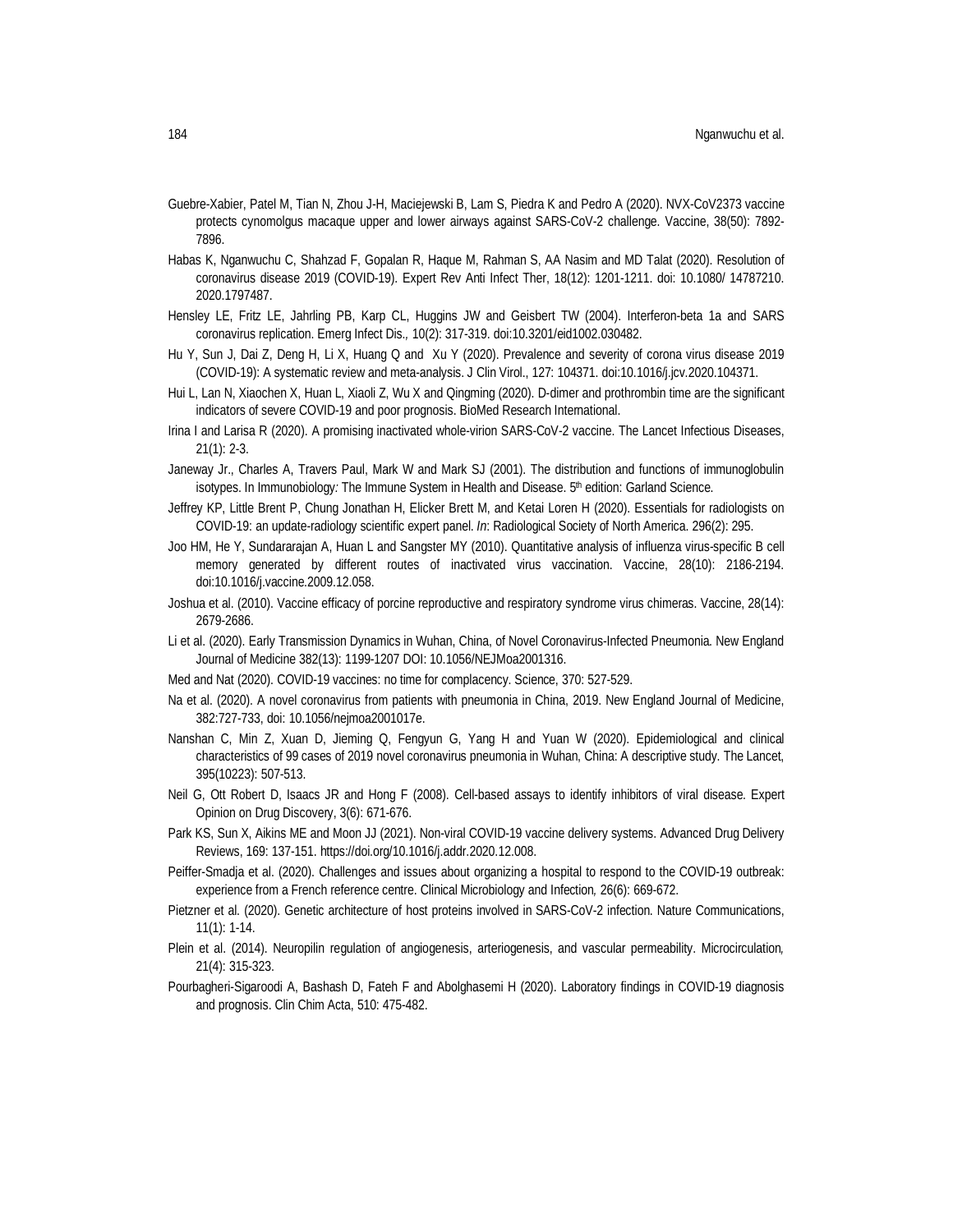- Preetmoninder L and Andrea S (2012). Biotechnologies for the management of genetic resources for food and agriculture. In Advances in Genetics, 78: 1-167.
- Price LC, Montani D, Tcherakian C, Dorfmüller P, Souza R, Gambaryan N and Howard LS (2011). Dexamethasone reverses monocrotaline-induced pulmonary arterial hypertension in rats. European Respiratory Journal, 37(4): 813- 822.
- Raaben et al. (2017). NRP2 and CD63 are host factors for Lujo virus cell entry. Cell Host and Microbe, 22(5): 688-696.
- Richard et al. (2020). Remdesivir: A Review of Its Discovery and Development Leading to Emergency Use Authorization for Treatment of COVID-19. ACS Central Science 6(5): 672-683.
- Rothan HR, Byrareddy A and Siddappa N (2020). The epidemiology and pathogenesis of coronavirus disease (COVID-19) outbreak. Journal of Autoimmunity, 102433.
- Roujian L, Xiang Z, Juan L, Peihua N, Wu YB and Na HZ (2020). Genomic characterisation and epidemiology of 2019 novel coronavirus: implications for virus origins and receptor binding. The Lancet, 395(10224): 565-574.
- Savarino et al. (2006). New insights into the antiviral effects of chloroquine. The Lancet Infectious Diseases*,* 6(2): 67-69. Shang et al. (2020). Structural basis of receptor recognition by SARS-CoV-2. Nature*,* 581(7807): 221-224.
- Song et al. (2020). Emerging 2019 novel coronavirus (2019-nCoV) pneumonia. Radiology*,* 295(1): 210-217.
- Tang MS, Case JB, Franks CE, Chen RE, Anderson NW, Henderson JP and Farnsworth CW (2020). Association between SARS-CoV-2 neutralizing antibodies and commercial serological assays. Clin Chem., doi:10.1093/clinchem/hvaa211.
- Victor et al. (2020). Diagnostic detection of Wuhan coronavirus 2019 by real-time RT-PCR. Geneva: World Health Organization, 25(3): 2000045.
- Wang et al. (2020a). Clinical characteristics and therapeutic procedure for four cases with 2019 novel coronavirus pneumonia receiving combined Chinese and Western medicine treatment. Bioscience Trends, 14(1): 64-68. doi: 10.5582/bst.2020.01030.
- Wang et al. (2020b). Remdesivir and chloroquine effectively inhibit the recently emerged novel coronavirus (2019-nCoV) in vitro. Cell Res, 30(3): 269-271.
- Wang et al. (2020c). Unique epidemiological and clinical features of the emerging 2019 novel coronavirus pneumonia (COVID‐19) implicate special control measures. Journal of Medical Virology, 92(6): 568-576.
- Wei-Jie G, Zheng-Yi Hu, Yu Liang, Wen-hua Ou, Chun-Quan He, Jian-xing Hui and David SC (2020). Clinical characteristics of coronavirus disease 2019 in China. New England Journal of Medicine*,* 382(18): 1708-1720.
- White et al. (2008). Structures and mechanisms of viral membrane fusion proteins: multiple variations on a common theme. Critical Reviews in Biochemistry and Molecular Biology, 43(3): 189-219.
- Xia S, Duan K, Zhang Y, Zhao D, Zhang H, Xie Z and Yang X (2020). Effect of an Inactivated Vaccine Against SARS-CoV-2 on Safety and Immunogenicity Outcomes: Interim Analysis of 2 Randomized Clinical Trials. JAMA, 324(10): 951-960. doi:10.1001/jama.2020.15543.
- Xu et al. (2020). Pathological findings of COVID-19 associated with acute respiratory distress syndrome. The Lancet Respiratory Medicine*,* 8(4): 420-422.
- Yan et al. (2020). Structural basis for the recognition of SARS-CoV-2 by full-length human ACE2. Science*,* 367(6485): 1444-1448.
- Yang P, Daitao Z, Peng Y, Leo PLM and Quanyi W (2020). Viral load of SARS-CoV-2 in clinical samples. The Lancet Infectious Diseases*,* 20(4): 411-412.
- Yan-Rong G, Qing-Dong C, Zhong-Si H, Yuan-Yang T, Shou-Deng C, Hong-Jun J and Yan Y (2020). The origin, transmission and clinical therapies on coronavirus disease 2019 (COVID-19) outbreak-an update on the status. Military Medical Research*,* 7(1): 1-10.